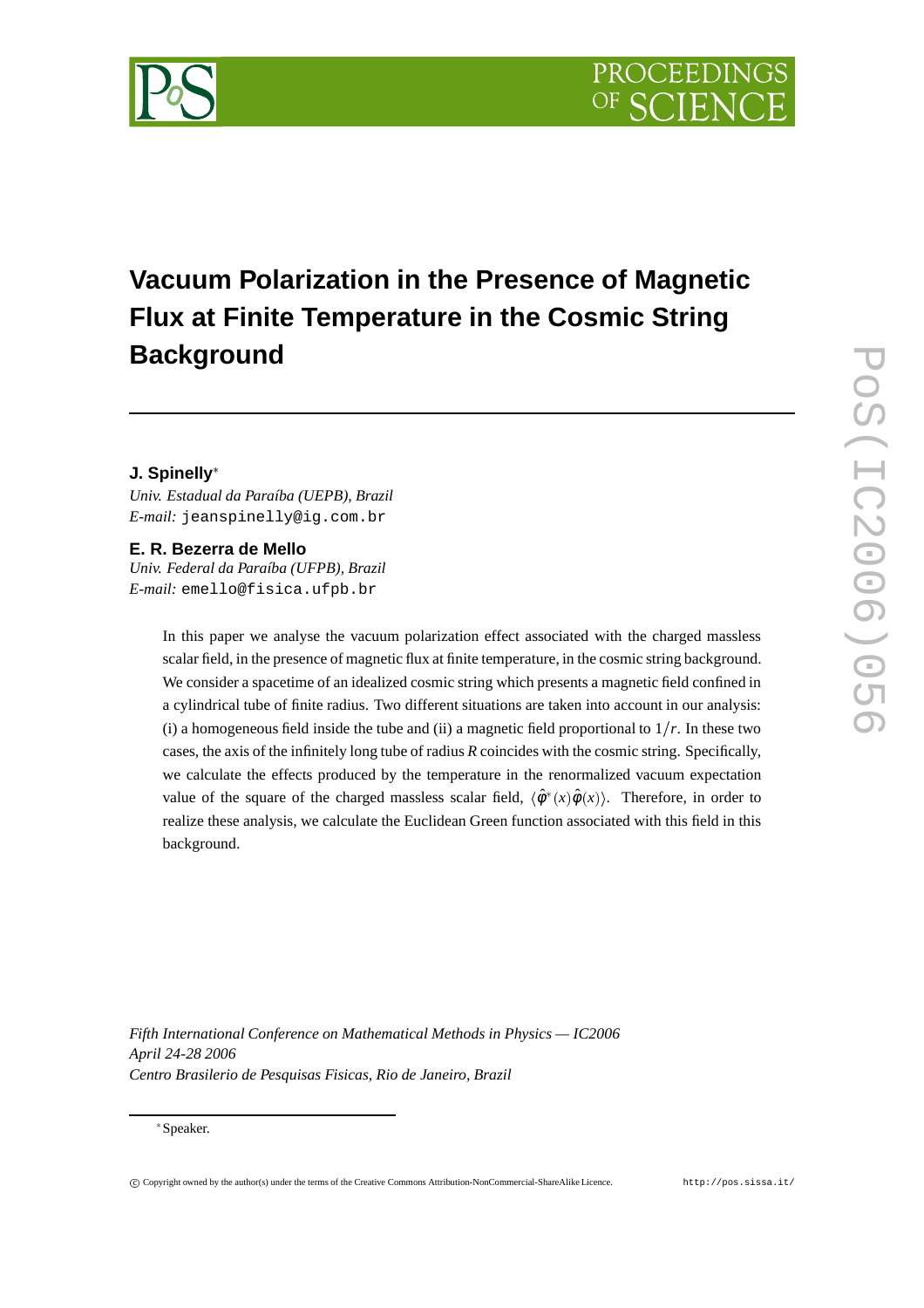### **1. Introduction**

Our objective in this paper is to investigate the effect produced by the geometry of the spacetime and a magnetic flux on the vacuum polarization effects associated with a charged massless scalar field, at finite temperature.

Apart the thermal effect, the complete analysis about the behavior of a quantum charged field in the neighborhood of an Abelian vortice, must take into account the influence of the geometry and the magnetic field produced by this object. In this way, two distinct cases can be analysed:  $i$ ) In the first one, the vortice is considered as being a thin linear topological defect, having a magnetic filed running along it. This case can be treated analytically. *ii*) In the second case, we consider that the string has the non-zero thickness. Analytically this problem becomes intractable. We shall adopt here an intermediate approach. We shall use an approximated model, considering the spacetime produced by the vortice as being of a cosmic string, however having a magnetic field confined into an infinitely long tube of radius *R* around it. In this way, some improvement is introduced when compared with the ideal case. Because the configuration of vortice magnetic field can not expressed analytically, in attempt to describe the real situation, we shall admit specifics spacial behaviors for the magnetic field inside the tube. The magnetic field along *z* direction, can be represented by the contract of the contract of the contract of the contract of the contract of  $\vec{H}(r) = H(r)\hat{z}$ . Now, assuming that the field is confined in a finite range in the radial coordinate, we are particularly interested in the following two models:

*i)* 
$$
H(r) = \frac{\Phi}{\alpha \pi R^2} \Theta(R - r)
$$
, homogeneous field inside, (1.1)

*ii)* 
$$
H(r) = \frac{\Phi}{2\pi \alpha R r} \Theta(R - r)
$$
, fi eld proportional to  $1/r$  inside. (1.2)

where *R* is the radius extent of the tube,  $\Theta$  is the Heaviside's function and  $\Phi$  is the total flux. The ratio of the flux to the quantum flux  $\Phi_o$ , can be expressed by  $\delta = \Phi/\Phi_0 = N + \gamma$ , where *N* is the integer part and  $0 < \gamma < 1$ .

The analysis of the behavior of the charged massless scalar field in the spacetime of an idealized cosmic string, considering these configurations of magnetics field, has been developed by Spinelly and Bezerra de Mello in [1, 2] at zero temperature.

Recently, some authors have investigated the effects of temperature on the vacuum polarization effects in the cosmic string spacetime [3, 4, 5]. The standard procedure to introduce temperature effects is by calculating the thermal Euclidean Green function. This can be done for an ultrastatic spacetime<sup>1</sup> by knowing of the Green function at zero temperature and applying the Schwinger-De Witt prescription [6].

Because we already know the Euclidean Green function at zero temperature [1, 2], we shall adopt this prescription for obtain the thermal Green function.

This paper is organized as follows: In the section 2 we shall calculate the Euclidean thermal Green function associated with a charged massless scalar field on this system. In the section 3, using the results obtained in the last section, we shall calculate the thermal renormalized vacuum expectation value of the square of the charged massless scalar field,  $\langle \hat{\phi}^*(x) \hat{\phi}(x) \rangle_{Ren}$ . Finally, we leave for the section 4 our conclusions.

<sup>&</sup>lt;sup>1</sup>An ultrastatic spacetime admits a globally defined coordinate system in which the components of the metric tensor are time independent and the conditions  $g_{00} = 1$  and  $g_{0i} = 0$  hold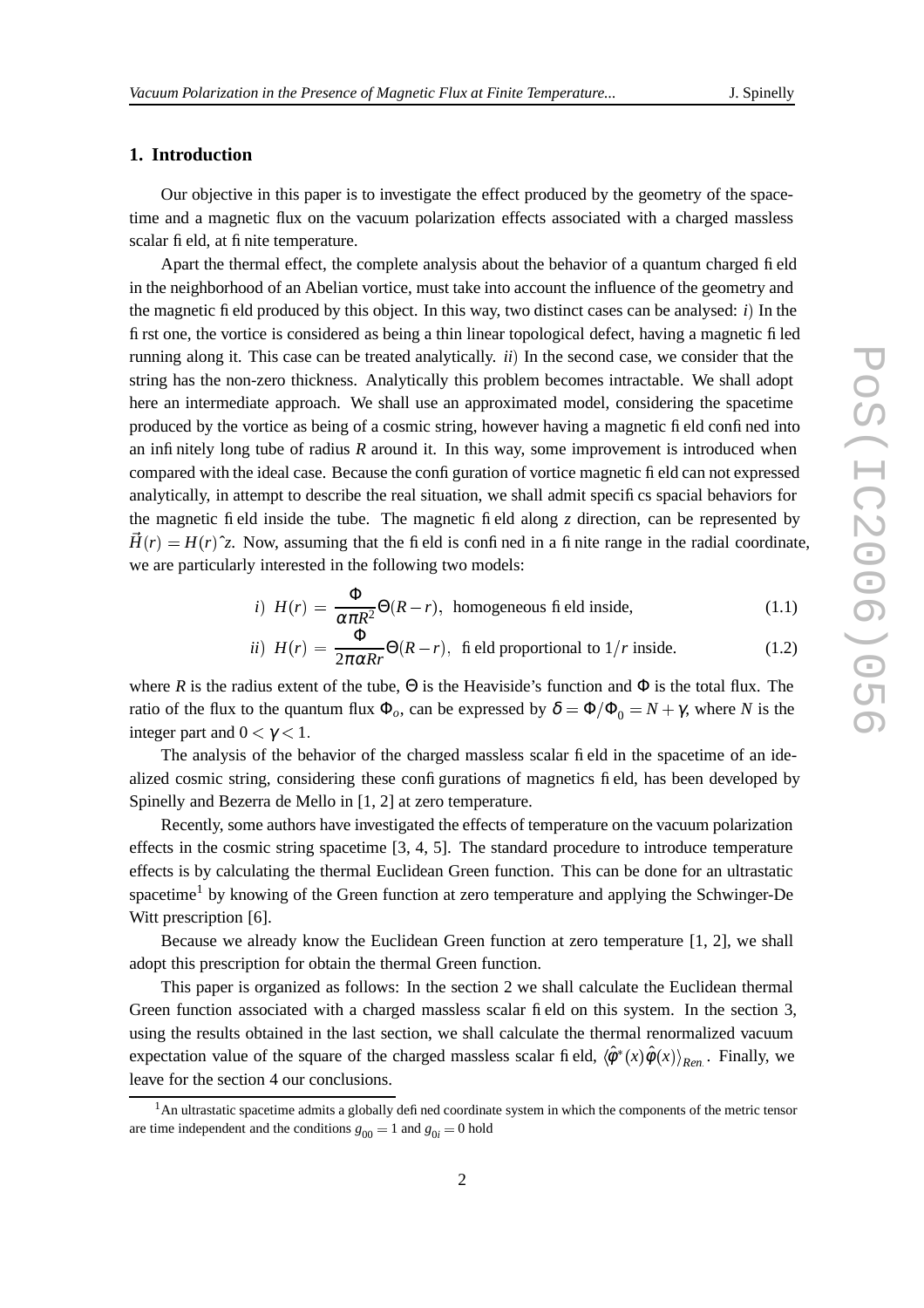#### **2. The Euclidean thermal Green function**

The Green function associated with the charged massless scalar field at zero temperature, must obey the following non-homogeneous second-order differential equation

$$
\frac{1}{\sqrt{-g}}D_{\mu}\left[\sqrt{-g}g^{\mu\nu}D_{\nu}\right]G(x,x') = -\delta^{(4)}(x-x')\;, \tag{2.1}
$$

where  $D_{\mu} = \partial_{\mu} - ieA_{\mu}$ , been  $A_{\mu} = (0, 0, A(r), 0)$ .

In order to reproduce the configurations of magnetic fields given by  $(1.1)$  and  $(1.2)$ , we must write the third component of the vector potential by

$$
A = \frac{\Phi}{2\pi} a(r) \tag{2.2}
$$

For the two models considered, we can represent the radial function  $a(r)$  by:

$$
a(r) = f(r)\Theta(R - r) + \Theta(r - R) , \qquad (2.3)
$$

with

$$
f(r) = \begin{cases} r^2/R^2, & \text{for model } (i) \text{ and} \\ r/R, & \text{for model } (ii). \end{cases}
$$
 (2.4)

On the other hand, we assume in our approach that the spacetime produced by the vortice will be the idealized cosmic string one, which, in cylindrical coordinate, reads

$$
ds^{2} = -dt^{2} + dr^{2} + \alpha^{2} r^{2} d\theta^{2} + dz^{2} , \qquad (2.5)
$$

where the parameter  $\alpha$  is smaller than unity and codify the presence of a conical two-surface  $(r, \theta)$ .

For the models 1 and 2, the solutions of the equation (2.1), for points outside the magnetic flux, i.e., for  $r > R$ , are given by [2]:

$$
G_{T=0}^{j}(x,x') = \frac{e^{iN\Delta\theta}}{8\pi^{2}\alpha r r' \sinh u_{0}} \frac{e^{i\Delta\theta} \sinh(\gamma u_{0}/\alpha) + \sinh[(1-\gamma)u_{0}/\alpha]}{\cosh(u_{0}/\alpha) - \cos\Delta\theta} + \frac{1}{4\pi^{2}\alpha} \int_{0}^{\infty} d\omega \omega J_{0} \left(\omega \sqrt{(\Delta\tau)^{2} + (\Delta z)^{2}}\right) \times \sum_{n=-\infty}^{\infty} e^{in\Delta\theta} D_{n}^{j}(\omega R) K_{|V|}(\omega r) K_{|V|}(\omega r'), \qquad j = 1, 2, \qquad (2.6)
$$

where  $v = (n - \delta)/\alpha$ ,

$$
\cosh u_o = \frac{r^2 + r^{'2} + (\Delta \tau)^2 + (\Delta z)^2}{2rr'} \tag{2.7}
$$

and

$$
D_n^j(\omega R) = \frac{H'_j(R)I_{|\nu|}(\omega R) - H_j(R)I'_{|\nu|}(\omega R)}{H_j(R)K'_{|\nu|}(\omega R) - H'_j(R)K_{|\nu|}(\omega R)}.
$$
\n(2.8)

In the above equations the functions  $H_j(r)$  are given by:

$$
H_1(r) = \frac{1}{r} M_{\sigma_1, \lambda_1} \left( \frac{\delta}{\alpha R^2} r^2 \right),\tag{2.9}
$$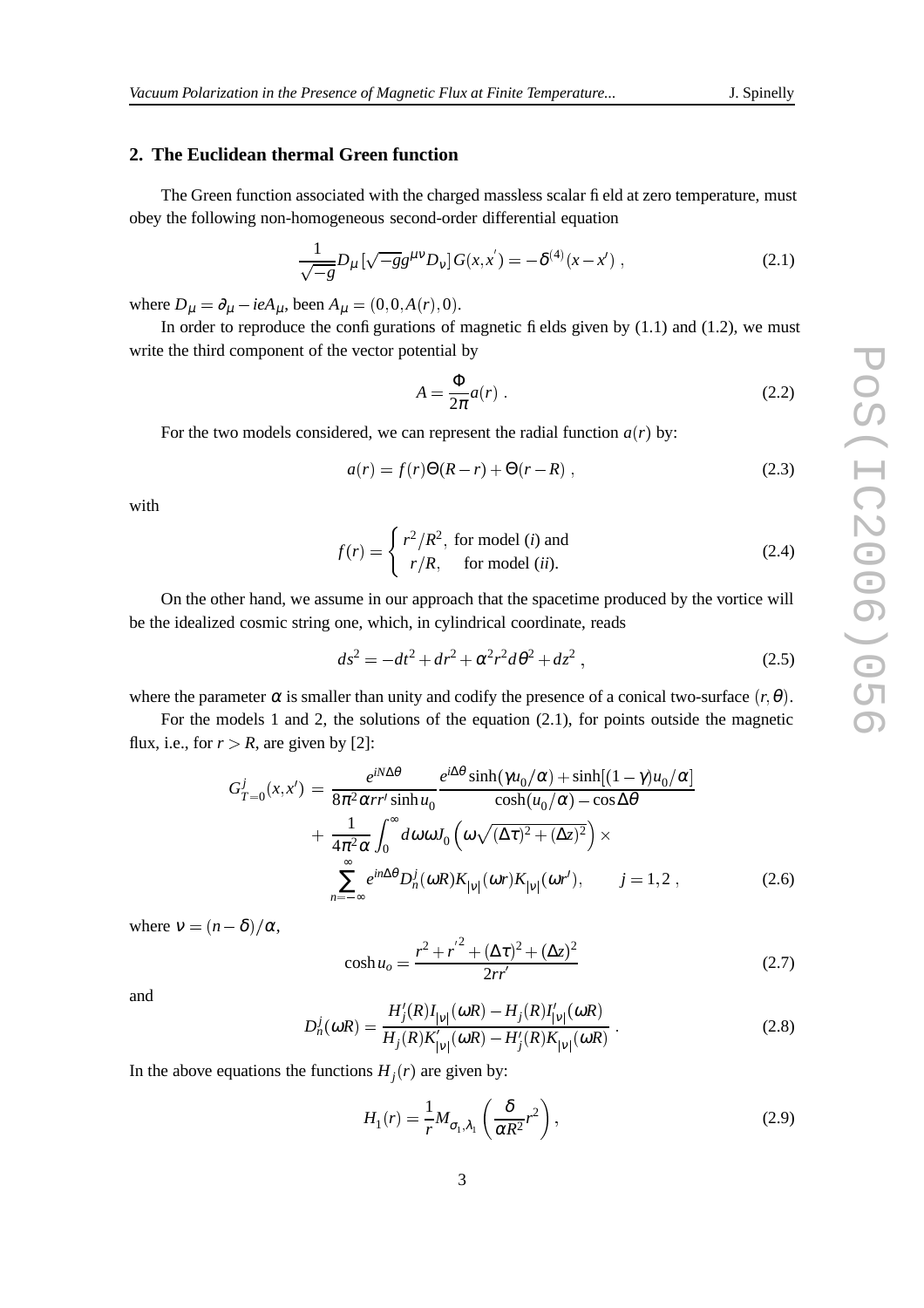with  $\sigma_1 = \left(\frac{n}{\alpha} - \frac{\omega^2 R^2 \alpha}{2\delta}\right)/2$  and  $\lambda_1 = n/2\alpha$ , and

$$
H_2(r) = \frac{1}{\sqrt{r}} M_{\sigma_2, \lambda_2}(\zeta r), \qquad (2.10)
$$

with  $\sigma_2 = \frac{n\delta}{\alpha} (\delta^2 - \omega^2 R^2 \alpha^2)^{-1/2}$ ,  $\lambda_2 = n/\alpha$  and  $\zeta = \frac{2}{R\alpha} (\delta^2 + \omega^2 R^2 \alpha^2)^{1/2}$ . Moreover,  $M_{\sigma, \lambda}$  is the Whittaker function, while  $I_{|v|}$  e  $K_{|v|}$  are the modified Bessel functions [7].

Supported by previous analysis, we can determine the thermal Green function,  $G_T(x, x')$ . Following the Schwinger-De Witt prescription. This function is

$$
G_T(x, x') = \sum_{l = -\infty}^{\infty} G_{\infty}(x, x' - l\lambda \beta) ,
$$
 (2.11)

where  $\lambda = (1, 0, 0, 0)$  is a Euclidean unitary time-like vector and  $\beta = 1/k_B T$ , being  $k_B$  the Boltzmann constant and *T* the absolute temperature.

In agreement with the equations  $(2.6)$  and  $(2.11)$ , the thermal Green functions associated with the massless scalar field, in the cosmic string spacetime and in the presence of magnetics field described by models 1 and 2, are given by:

$$
G_T^j(x, x') = \frac{e^{iN\Delta\theta}}{8\pi^2 \alpha r^r} \sum_{l=0}^{\infty} \frac{e^{i\Delta\theta} \sinh(\gamma u_l/\alpha) + \sinh[(1-\gamma)u_l/\alpha]}{\sinh u_l (\cosh(u_l/\alpha) - \cos \Delta\theta)}
$$
  
+ 
$$
\frac{1}{4\pi^2 \alpha} \sum_{l=0}^{\infty} \int_0^{\infty} d\omega \omega J_0 \left( \omega \sqrt{(\Delta \tau + l\beta)^2 + (\Delta z)^2} \right) \times
$$
  

$$
\sum_{n=-\infty}^{\infty} e^{in\Delta\theta} D_n^j(\omega R) K_{|V|}(\omega r) K_{|V|}(\omega r'), \qquad j = 1, 2,
$$
 (2.12)

being

$$
\cosh u_l = \frac{r^2 + r'^2 + (\Delta \tau + l\beta)^2 + (\Delta z)^2}{2rr'}.
$$
\n(2.13)

## **3. The Computation of**  $\braket{\hat{\phi}^*(x) \hat{\phi}(x)}_{Ren.}$  at Non-zero Temperature

The main objective of this paper is to investigate the effects produced by the temperature in the renormalized vacuum expectation value of the square of the charged massless scalar field,  $\langle \hat{\phi}^*(x) \hat{\phi}(x) \rangle$  on this spacetime. In order to do this, we shall take the coincidence limit of the respective Green function. However, this result is divergent. In order to obtain a finite and well defined result, we must apply some renormalization procedure. Here we shall adopt the pointsplitting renormalization one. It has been observed that the singular behavior of the Green function has the same structure as given by the Hadamard one, which on the other hand can be written in terms of the square of the geodesic distance between two points. So, here we shall adopt the following prescription: we subtract from the Green function the Hadamard one before applying the coincidence limit as shown below:

$$
\langle \hat{\phi}^*(x)\hat{\phi}(x)\rangle_{T,Ren.} = \lim_{x'\to x} \left[G_T^j(x,x') - G_H(x,x')\right]
$$
  
=  $\langle \hat{\phi}^*(x)\hat{\phi}(x)\rangle_{T,Reg.} + \langle \hat{\phi}^*(x)\hat{\phi}(x)\rangle_{T=0}^C + \langle \hat{\phi}^*(x)\hat{\phi}(x)\rangle_T^C.$  (3.1)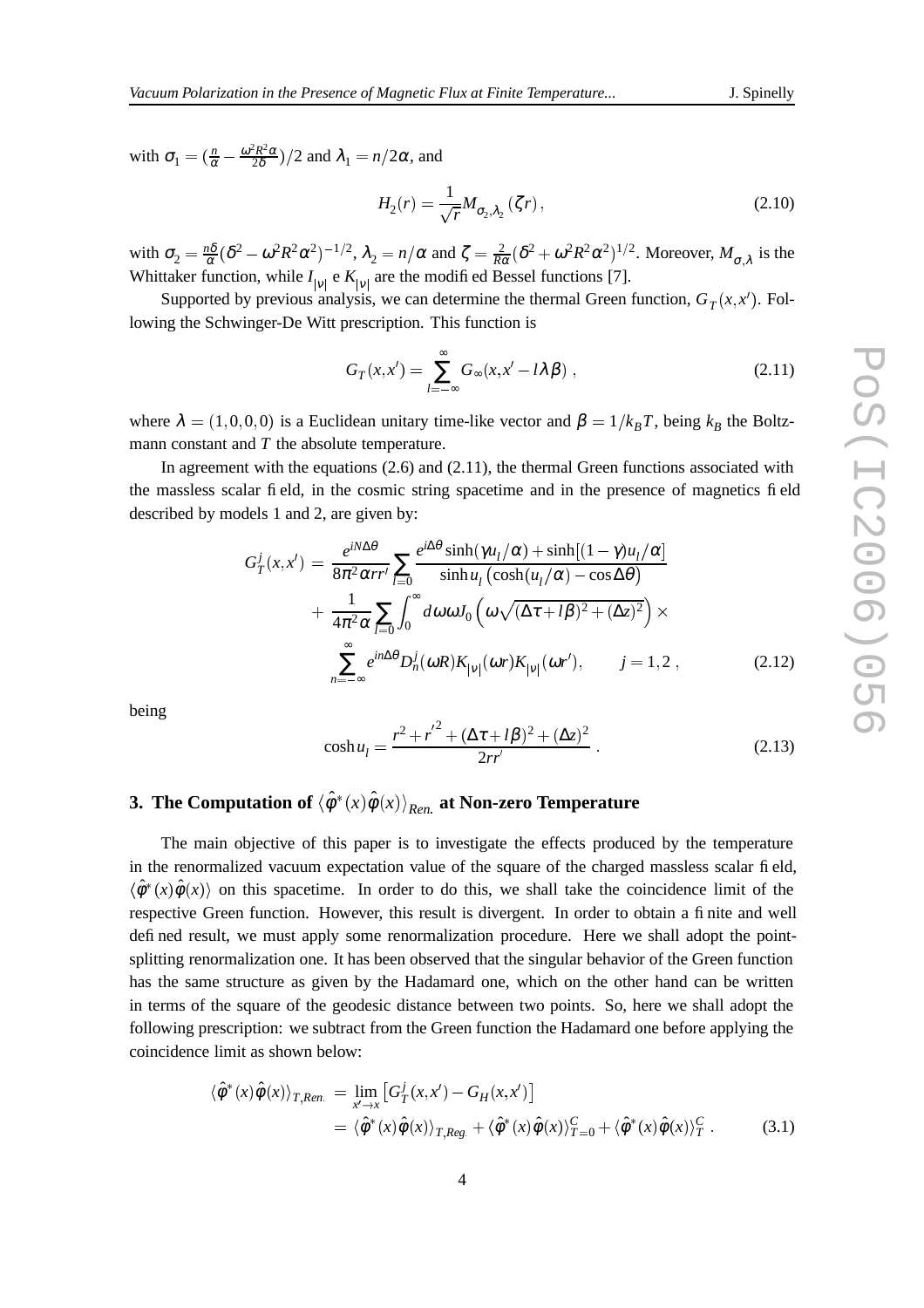The first term on the right side of the above expression, represents the thermal contribution coming from the interaction between charged massless scalar field with a magnetic flux considered as a flux line running along the cosmic string. Fortunately this expression has been obtained by Guimarães in [5], and is given by

$$
\left\langle \hat{\phi}^*(x)\hat{\phi}(x)\right\rangle_{T,Reg.} = \frac{1}{12\beta} + \frac{1}{16\pi^2 \alpha r} \int_0^\infty \frac{\coth\left[\frac{2\pi}{\beta} r \cosh u/2\right]}{\cosh u/2} F_\alpha^{(\gamma)}(u,0) ,\qquad (3.2)
$$

where

$$
F_{\alpha}^{(\gamma)}(u,0) = -2 \frac{\sin \left[\pi \gamma/\alpha\right] \cos \left[u\left(1-\gamma\right)/\alpha\right] + \sin \left[u\left(1-\gamma\right)/\alpha\right] \cos \left[\pi \gamma/\alpha\right]}{\cosh u/\alpha - \cos \pi/\alpha}.
$$

The two last terms in (3.1) are corrections on the vacuum polarization due to finite thickness of the radius of the magnetic tube and non-zero temperature. The term  $\langle \hat{\phi}^2(x) \rangle_{T=0}^C$ , corresponds to correction only due to finite thickness of the radius of tube, it was given in [1, 2], and reads

$$
\langle \hat{\phi}^2(x) \rangle_{T=0}^C = -\frac{12\gamma}{\alpha(2\gamma + \alpha)} \left[ \frac{w_j^N - \gamma/\alpha z_j^N}{w_j^N + \gamma/\alpha z_j^N} \right] \left( \frac{R}{r} \right)^{2\gamma/\alpha}, \qquad (3.3)
$$

where

$$
w_1^n = \left(\frac{\delta - n}{\alpha} - 1\right) M_{\lambda_1, \lambda_2} (\delta / \alpha) + \left(1 + \frac{2n}{\alpha}\right) M_{\gamma_1, \lambda_1} (\delta / \alpha) ,\qquad (3.4)
$$

$$
z_1^n = M_{\lambda_1, \lambda_2} (\delta/\alpha) , \qquad (3.5)
$$

$$
w_2^n = \left(\frac{\delta - n}{\alpha} - \frac{1}{2}\right) M_{\lambda_2, \lambda_1}(2\delta/\alpha) + \left(\frac{1}{2} + \frac{2n}{\alpha}\right) M_{\gamma_2, \lambda_2}(2\delta/\alpha) ,\tag{3.6}
$$

and

$$
z_2^n = M_{\lambda_2, \lambda_1} (2\delta/\alpha) , \qquad (3.7)
$$

being  $\gamma_1 = (n+2\alpha)/2\alpha$ ,  $\gamma_2 = (n+\alpha)/\alpha$  and  $v = \frac{n-N-\gamma}{\alpha}$ . The term  $\langle \hat{\phi}^*(x) \hat{\phi}(x) \rangle_T^C$  is the new one, it represents the correction on the expression above due to non-zero temperature. This term can be expressed by

$$
\langle \hat{\phi}^*(x)\hat{\phi}(x)\rangle_T^C = \frac{1}{2\pi^2\alpha r^2}S_j(r) ,\qquad(3.8)
$$

where

$$
S_j(r) = \sum_{l=1}^{\infty} \int_0^{\infty} dv \, J_0(v\xi l) \sum_{n=-\infty}^{\infty} D_n^j(vR/r) K_{|V|}^2(v) \;, \qquad j = 1, 2 \;, \tag{3.9}
$$

with  $\xi = \beta / r$ .

Unfortunately we cannot provide a closed expression to  $S_j(r)$ . The best we can do is to present its behavior as function of *r* and *T* numerically. We can shown that the most important contribution in the *n* sum above comes from  $n = N$ . On other hand we observe that we can change the exact expressions of the coefficients  $D_n^j(vR/r)$  by the approximated one. The approximated expressions for the coefficients, which are obtained when we take  $R/r \ll 1$ , are given by [2]

$$
D_n^j(\nu R/r) = -\frac{2}{\Gamma(|\nu|+1)\Gamma(|\nu|)} \left(\frac{w_i^n - |\nu|z_i^n}{w_i^n + |\nu|z_i^n}\right) \left(\frac{\nu R}{2r}\right)^{2|\nu|}.
$$
 (3.10)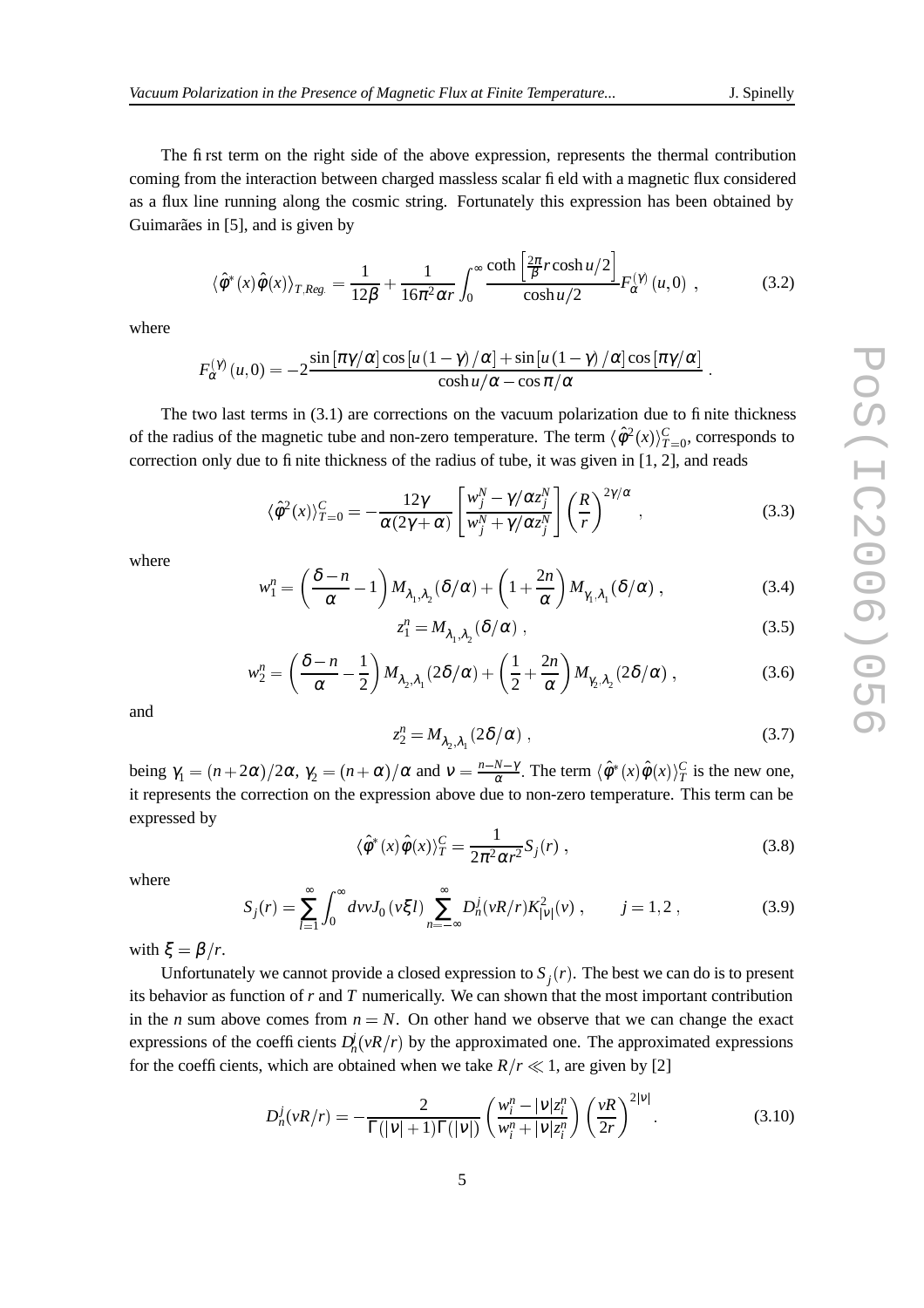Consequently the sums  $S_j(r)$  becomes

$$
S_j(r) = -\frac{2}{\Gamma(\gamma/\alpha+1)\Gamma(\gamma/\alpha)} \left(\frac{w_i^n - \gamma/\alpha z_i^n}{w_i^n + \gamma/\alpha z_i^n}\right) \left(\frac{R}{2r}\right)^{2\gamma/\alpha} \times \sum_{l=1}^{\infty} \int_0^{\infty} dv v^{1+2\gamma/\alpha} J_0(v\xi l) K_{|\gamma/\alpha|}^2(v), \tag{3.11}
$$

Even considering the approximated expression to the coefficient  $D_n^j(\nu R/r)$ , we can not obtain an analytical expression for the sum  $S<sub>J</sub>(r)$ . However, through a numerical analysis we can determine dependence of this sums depend with the temperature. Considering  $R/r = 10^{-3}$ ,  $\gamma = 0.2$  and  $\alpha = 0.99$ , we have that the behaviors of the sums  $S_j(r)$ , for high temperature, are given by figure bellow.



**Figure 1:** Dependence of the sum  $S_j$  with  $\xi = \beta/r$ , for the models 1 and 2.

In this case the dependence of *S*<sub>*j*</sub> with  $ξ$  is

$$
S_j(r) = \frac{a_j}{\xi^b} = a_j \left(\frac{r}{\beta}\right)^b, \quad j = 1, 2.
$$
 (3.12)

For the first model we found:

$$
a_1 = 0,02465 \pm 0,0003 , \t\t(3.13)
$$

while for the second model we found

$$
a_2 = 0,02231 \pm 0.0003 \tag{3.14}
$$

For both models the value for the exponent *b* are equal and reads:

$$
b = 0.99255 \pm 0,00325 \tag{3.15}
$$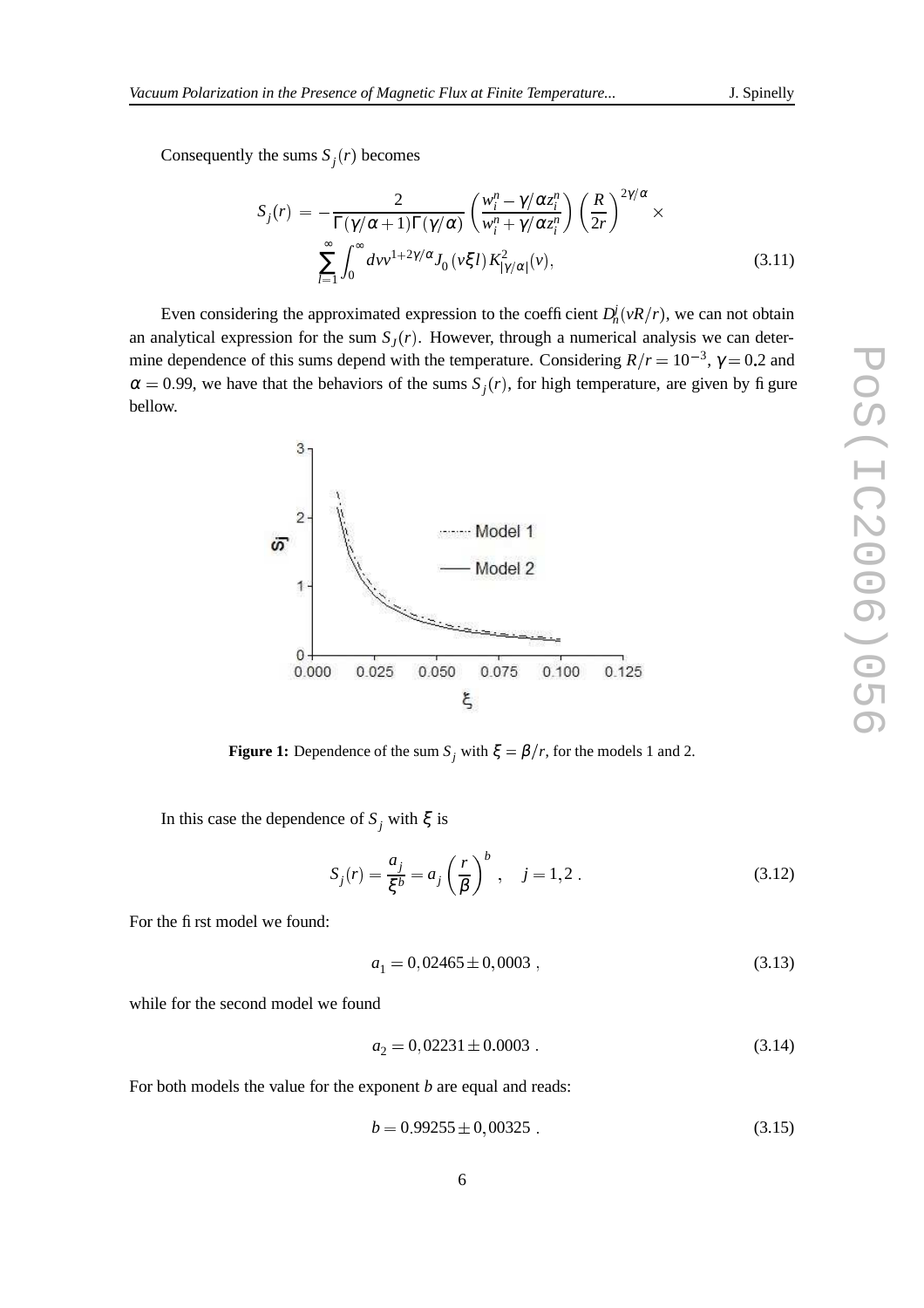In the high-temperature regime  $(\beta \rightarrow 0)$ , the expression (3.2) becomes [5]

$$
\langle \hat{\phi}^*(x)\hat{\phi}(x)\rangle_{T,Reg.} \approx \frac{1}{12\beta^2} + \frac{M^{(\gamma)}}{\beta r},\qquad(3.16)
$$

 

where the constant  $M^{(\gamma)}$  is defined by

$$
M^{(\gamma)} = \frac{1}{16\pi^2\alpha} \int_0^\infty \frac{F_{\alpha}^{(\gamma)}(u,0)}{\cosh(u/2)} \ .
$$

Hence, the expression for renormalized vacuum expectation value of the square of the charged massless scalar field, in the high-temperature limit, is given by

$$
\langle \hat{\phi}^*(x)\hat{\phi}(x)\rangle_{T,Ren.} \approx \frac{1}{12\beta^2} + \frac{M^{(\gamma)}}{\beta r} + \frac{a_j}{2\pi^2 \alpha} \frac{1}{r^{2-b}\beta^b} ,\qquad (3.17)
$$

Considering  $\gamma = 0.2$  and  $\alpha = 0.99$ , we have that  $M^{(\gamma)} = -0.0129973$ .

#### **4. Concluding remarks**

In this paper we have analysed the thermal effects on the renormalized vacuum expectation value of a charged massless scalar field,  $\langle \hat{\phi}^*(x) \hat{\phi}(x) \rangle$ , in the cosmic string spacetime considering the presence of a magnetic flux of finite radius. Two specific configurations of magnetic flux have been considered. For both we can express the vacuum polarization as

$$
\langle \hat{\phi}^*(x)\hat{\phi}(x)\rangle_{T,Ren.} = \langle \hat{\phi}^*(x)\hat{\phi}(x)\rangle_{T,Reg.} + \langle \hat{\phi}^*(x)\hat{\phi}(x)\rangle_{T=0}^C + \langle \hat{\phi}^*(x)\hat{\phi}(x)\rangle_T^C,
$$
(4.1)

where the first term on the right hand side represents the thermal contribution coming from the idealized magnetic flux running along the cosmic string. This contribution has been exactly calculated by Guimarães in [5]. The second term is the zero temperature contribution on the vacuum polarization due to the non vanishing radius of the magnetic flux tube. This contribution has been analysed in [2]. The third contribution is the new one. It comes from the combination of the non vanishing radius of the magnetic flux tube and non zero temperature. It goes to zero for  $R \to 0$ and for  $T \to 0$ . Unfortunately this new contribution cannot be expressed in terms of any analytical function. So, for both configuration of magnetic flux, we observed numerically that in the high temperature regime, the thermal contributions due to them present a dependence on the parameter  $\xi = \beta / r$  approximately given by  $1/\xi$ . This means that these contributions are subdominant in the high temperature regime.

#### **Acknowledgment**

One of us (ERBM) wants to thanks Conselho Nacional de Desenvolvimento Científico e Tecnológico (CNPq.), and also CNPq./FAPESQ-PB (PRONEX), for partial financial support.